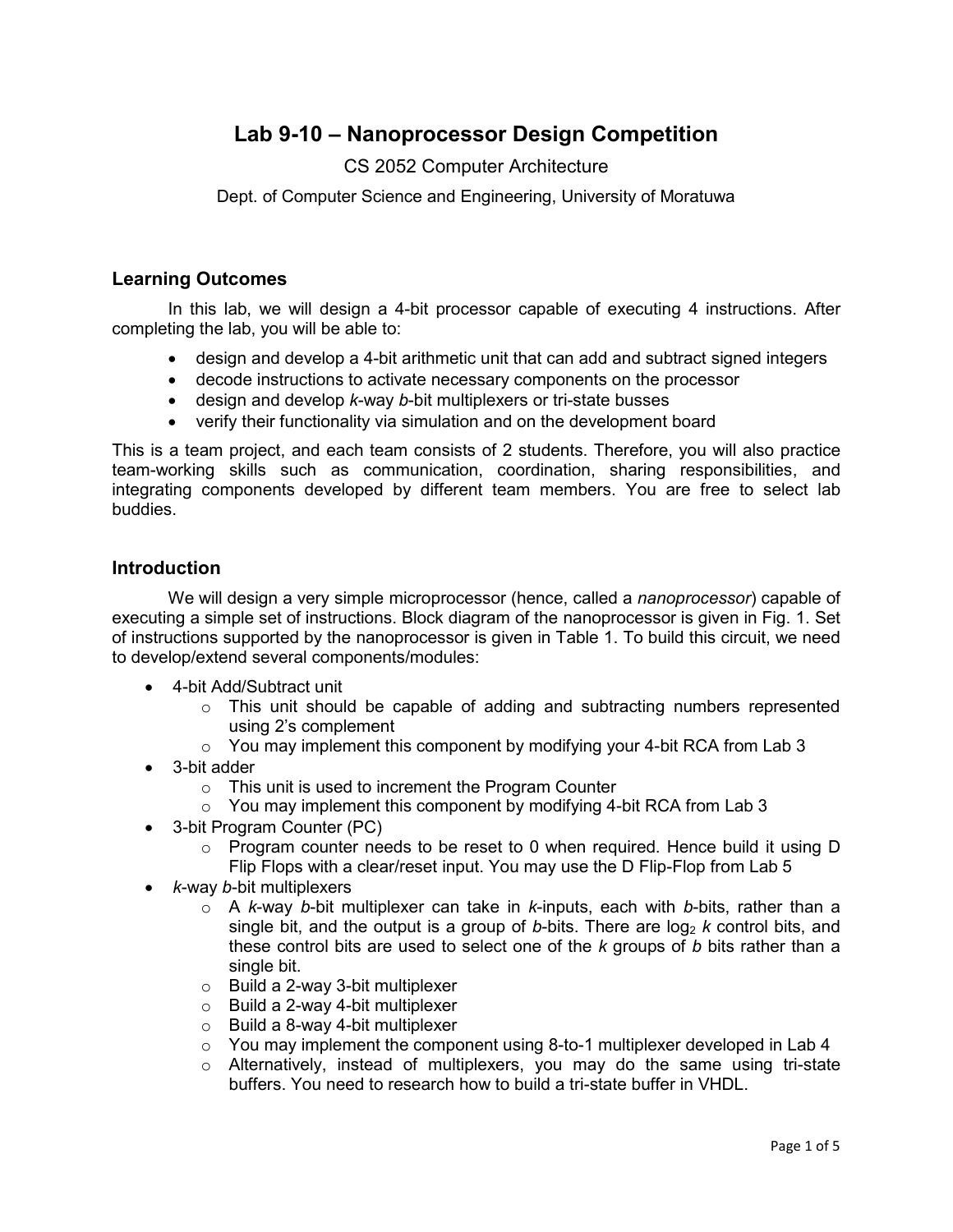

Figure 1 – High-level diagram of the nanoprocessor.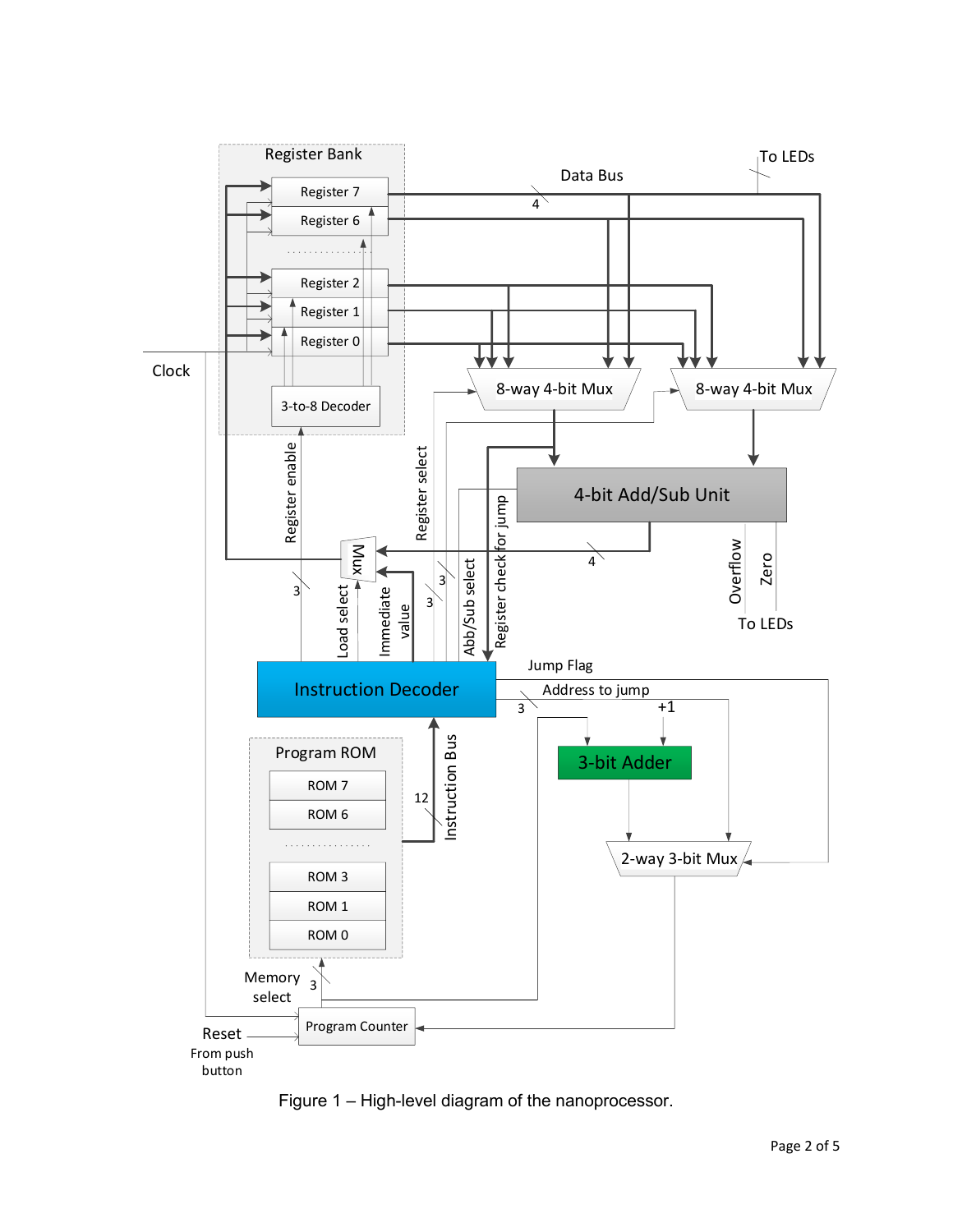| <b>Instruction</b>   | <b>Description</b>                                                                             | Format (12-bit instruction) |  |  |  |
|----------------------|------------------------------------------------------------------------------------------------|-----------------------------|--|--|--|
| MOVI <sub>R, d</sub> | Move immediate value d to register R, i.e., $R \leftarrow d$<br>$R \in [0, 7], d \in [0, 15]$  | 10RRR000dddd                |  |  |  |
| ADD Ra, Rb           | Add values in registers Ra and Rb and store the<br>result in Ra, i.e., Ra $\leftarrow$ Ra + Rb | 00 Ra Ra Ra Rb Rb Rb 0000   |  |  |  |
|                      | Ra, Rb $\in$ [0, 7]                                                                            |                             |  |  |  |
| NEG R                | 2's complement of registers R, i.e., $R \leftarrow R$<br>$R \in [0, 7]$                        | 01RRR0000000                |  |  |  |
| JZR R, d             | Jump if value in register R is 0, i.e.,<br>If R == $0$                                         | 11RRR0000ddd                |  |  |  |
|                      | $PC \leftarrow d$ ;                                                                            |                             |  |  |  |
|                      | Else                                                                                           |                             |  |  |  |
|                      | $PC \leftarrow PC + 1$ ;                                                                       |                             |  |  |  |
|                      | $R \in [0, 7], d \in [0, 7]$                                                                   |                             |  |  |  |

Table 1 – Instruction Set.

- Register Bank
	- $\circ$  Contains 8, 4-bit registers (named R0 to R7)
	- o Hardcode value of R0 to all 0s
	- o You may use 3-to-8 decoder developed in Lab 4
	- $\circ$  As we do not have a separate instruction to reset a register, we will use D Flip Flops with a reset input and connect the reset input to Reset button (not shown in Fig. 1 for simplicity). This could be connected to the same pushbutton connected to the Reset input of Program Counter (see Fig. 1)
- Program ROM
	- o This stores our Assembly program
	- o This can be built by extending the ROM-based LUT developed in Lab 7
- **Buses** 
	- $\circ$  Use 3, 4, and 12-bit buses to connect components. This will greatly simplify your design rather than running so many wires around. Use may use labels such as **D(3 downto 0)**, **I(11 downto 0)**, **M(3 downto 0)**, and **R(3 downto 0)**.
- Instruction Decoder
	- $\circ$  We need to design and build the Instruction Decoder circuit to activate necessary components based on the instructions we wish to execute
	- $\circ$  First design the internal logic such that instructions in Table 1 will execute properly
	- $\circ$  Be careful to activate only the necessary modules. For example, while executing MOVI instruction only the required register should be enabled, and the immediate value needs to be placed on the data bus. For ADD and NEG instructions, relevant inputs should be selected from the multiplexers and output should be sent to the correct register (register needs to be enabled). To simplify the implementation of NEG instruction, we can hardwire register R0 to be 0 (i.e., this will be a read-only register). Moreover, NEG require setting Add/Sub select

We wish to execute an Assembly program like the following in our nanoprocessor:

| MOVI R1, 10  |  |  | $: R1 \leftarrow 10$ |                       |
|--------------|--|--|----------------------|-----------------------|
| MOVI $R2, 1$ |  |  | $: R2 \leftarrow 1$  |                       |
| NEG R2       |  |  |                      | $: R2 \leftarrow -R2$ |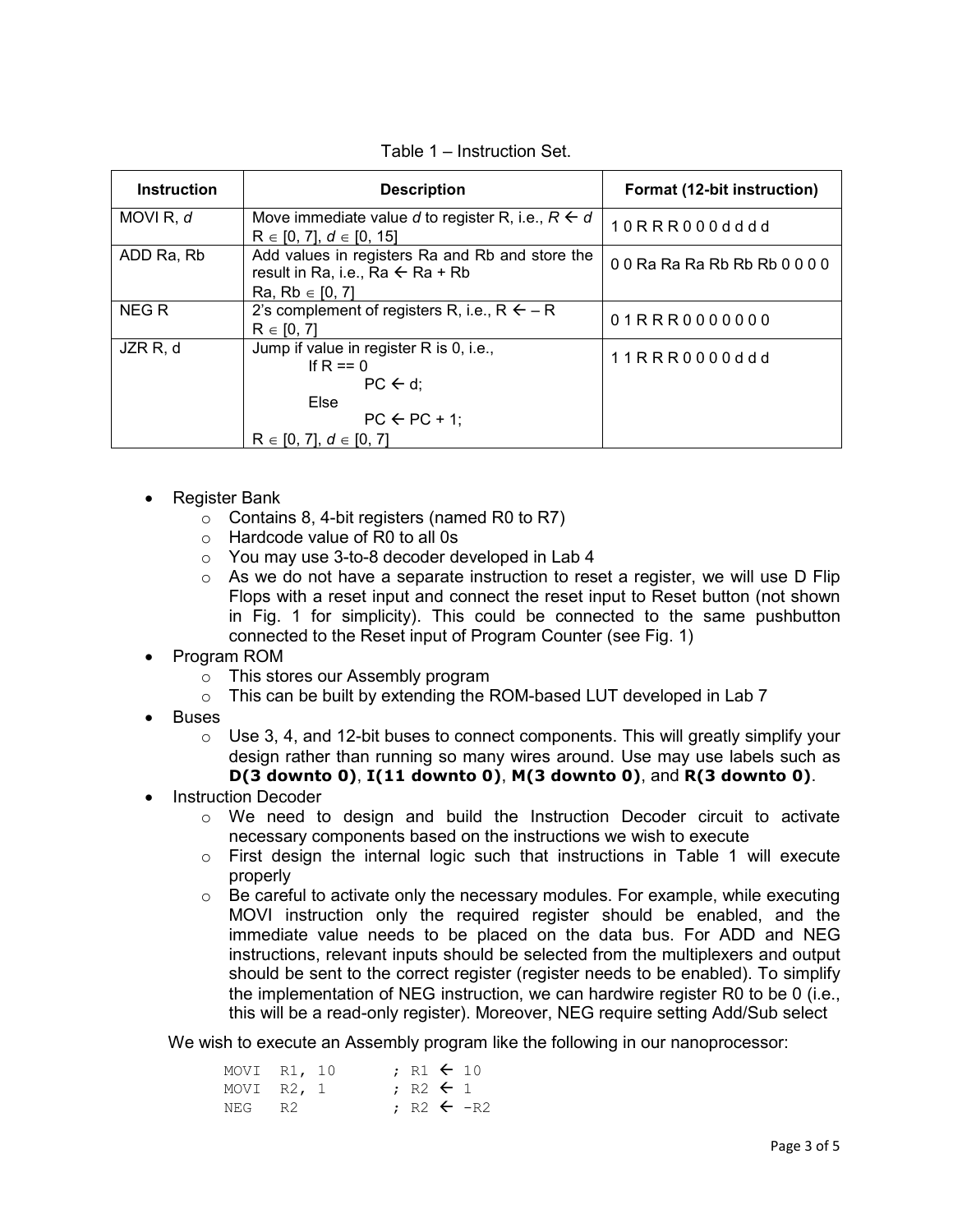| ADD R1, R2 |  |  |  | $: R1 \leftarrow R1 + R2$ |                              |  |
|------------|--|--|--|---------------------------|------------------------------|--|
| JZR R1, 7  |  |  |  |                           | ; If $R1 = 0$ jump to line 7 |  |
| JZR RO, 3  |  |  |  |                           | ; If $R0 = 0$ jump to line 3 |  |

As the microprocessor only understands machine language, we need to provide those instructions as a binary value. We will hard code our program to ROM. One of the pushbuttons should be used to reset the PC and Register Bank (this enables us to restart the program at any time).

We will use the slow-clock to drive our nanoprocessor. Therefore, to be able to see the changes as our program executes reduce the clock rate such that it ticks every 2 or 3 seconds.

Students are encouraged to share the workload and work on different PCs in the lab while building different components. For example, while one extends the Register Bank other can work on the 8-way 4-bit multiplexer.

#### **Building the Circuits**

- Step 1: Design the internal structure of the Instruction Decoder. Clearly identify the role of each of the output pins and how to activate them when necessary.
- Step 2: Build the necessary sub-components. Test each component using simulation. As in previous labs, test inputs should be derived from team members' index numbers.
- Step 3: Build the top-level design and test using simulation.
- Step 4: Write an Assembly program to calculate the total of all integers between 1 and 3 (unfortunately, we cannot work on a larger problem as our processor is only 4-bit wide). Make sure the final answer is stored in Register R7. Remember we can use only the instructions in Table 1 and our PC is only 3-bits long. Convert the Assembly program to machine code and hard code it to ROM.
- Step 5: Connecting inputs and outputs.

Output of R7 should be connected to a set of LEDs (**LD0** – **LD3** outputs) and 7 segment display, as our result will be stored on R7. Connect **LD14** and **LD15** for zero and carry flags, respectively.

Step 6: Test on BASYS 3 and verify the functionality of your nanoprocessor.

Demonstrate the circuit to the instructor and get the Lab Completion Log signed by Nov 29. Be ready to explain how your design work and each team member's contribution.

Step 7: Lab Report

You need to submit a report for this lab. Your report should include the following:

- Student names and index numbers. Do not attach a separate front page
- State the assigned lab task in a few sentences
- Assembly program and its machine code representation
- All VHDL codes
- All timing diagrams
- Conclusions from the lab
- Clearly describe the contribution of each team member to project and number of hours spent